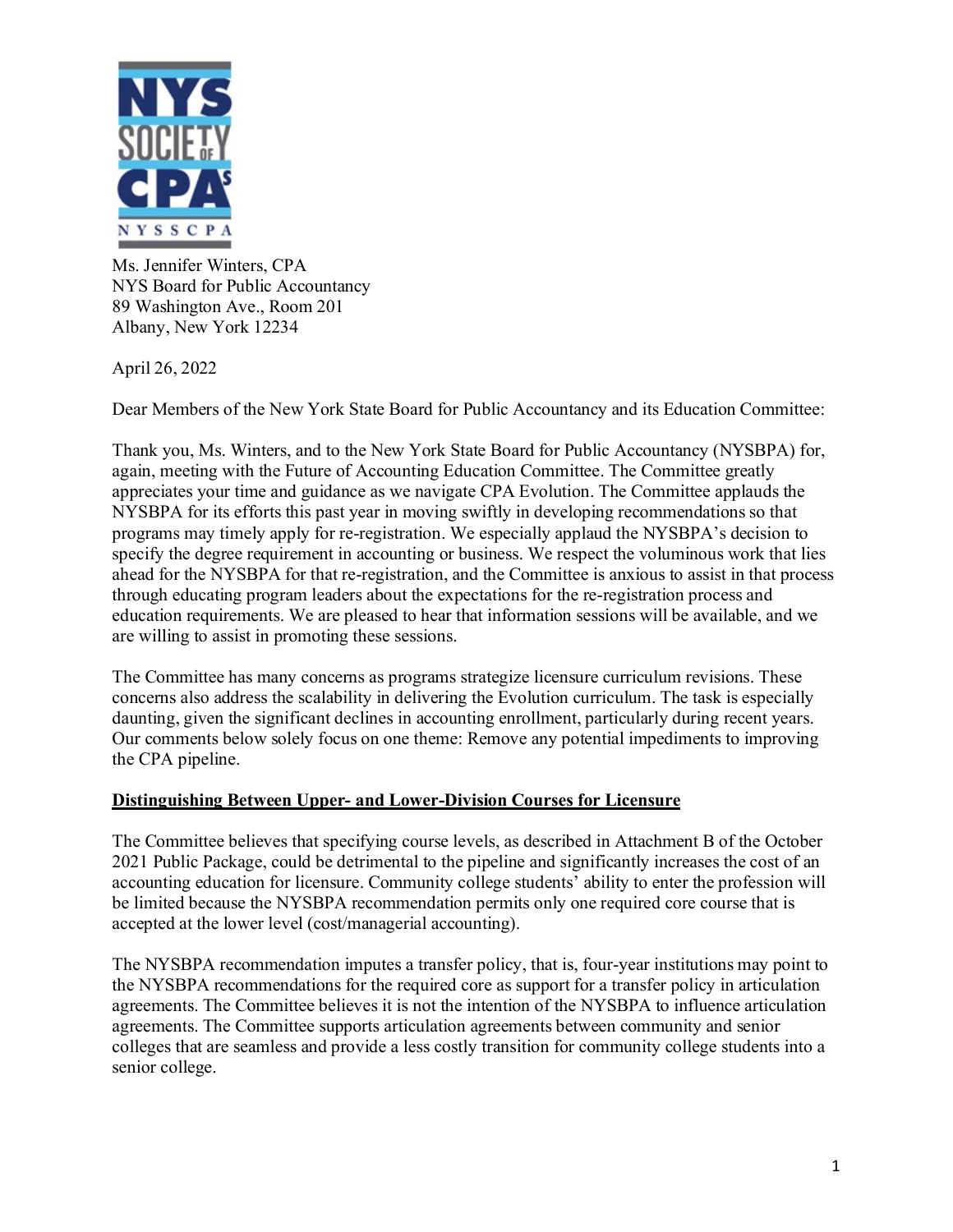

A primary concern is the ability to permit community college intermediate accounting, tax and audit courses to satisfy the required core because of their 200-level or lower-division course coding. As the accounting professionals that we are, that recommendation is akin to placing form over substance. The Committee supports the belief that the content and rigor of the course is more relevant than when the course is taken or its assigned course number.

Success in the intermediate sequence is particularly consequential for continued progress in an accounting program because it typically represents at least a two-course sequence. Some senior colleges require a three-course sequence. Limiting the community college student success by imputing a transfer policy could deter these students from progressing in an accounting program due to the cost burden of having to repeat intermediate accounting, tax or audit courses at a senior college.

The curriculum for intermediate accounting, tax and audit taken at a community college is the same as it would be at a senior college. Committee members have expressed that the relationship between senior and community colleges is beyond that of a formal articulation agreement. That relationship includes mutual faculty involvement through actions such as shared syllabi, identical course objectives and textbooks, and rigorous examinations and pedagogical methods for courses taught at the community college level. Faculty credentials are also aligned (i.e., CPA license, master's degree and/or Ph.D.). These relationships assure course similarity and, thus, a uniform and welcoming transfer policy.

Courses such as intermediate, tax and audit taken at the community college level will ultimately not be transferred, and credit will be lost. These courses will be repeated at a four-year institution simply because four-year institutions typically code these courses at the 300- or 400-level, and dual credit cannot be awarded for the same course. Some Committee members have expressed that their fouryear institutions start the intermediate sequence at the *sophomore level*, which is identical to the programing in a community college. The individual tax course may carry no prerequisite, the same treatment afforded to a basic law course. The same tax course may have an upper-division coding at a senior college, yet, may be taken in the sophomore year at a community college. These characteristics are, likewise, applicable to an audit course. These circumstances should not warrant different treatment for licensure if the courses are of identical content and rigor.

Increasingly, senior colleges establish agreements with high schools that provide college credit for courses that are the equivalent of those required at the college/university level. The purpose of these agreements is to encourage high school students to attend that institution. These agreements are in addition to the typical Advanced Placement (AP) courses that equate to equivalent credit at the college/university level. Most of these courses are for the liberal arts requirements for a degree, generally, not accounting or business equivalency. The experience of the Committee, with respect to these agreements and AP credit, sees freshmen earning a significant head start on their college program, sometimes more than a full semester of credits. The tuition cost savings are tremendous.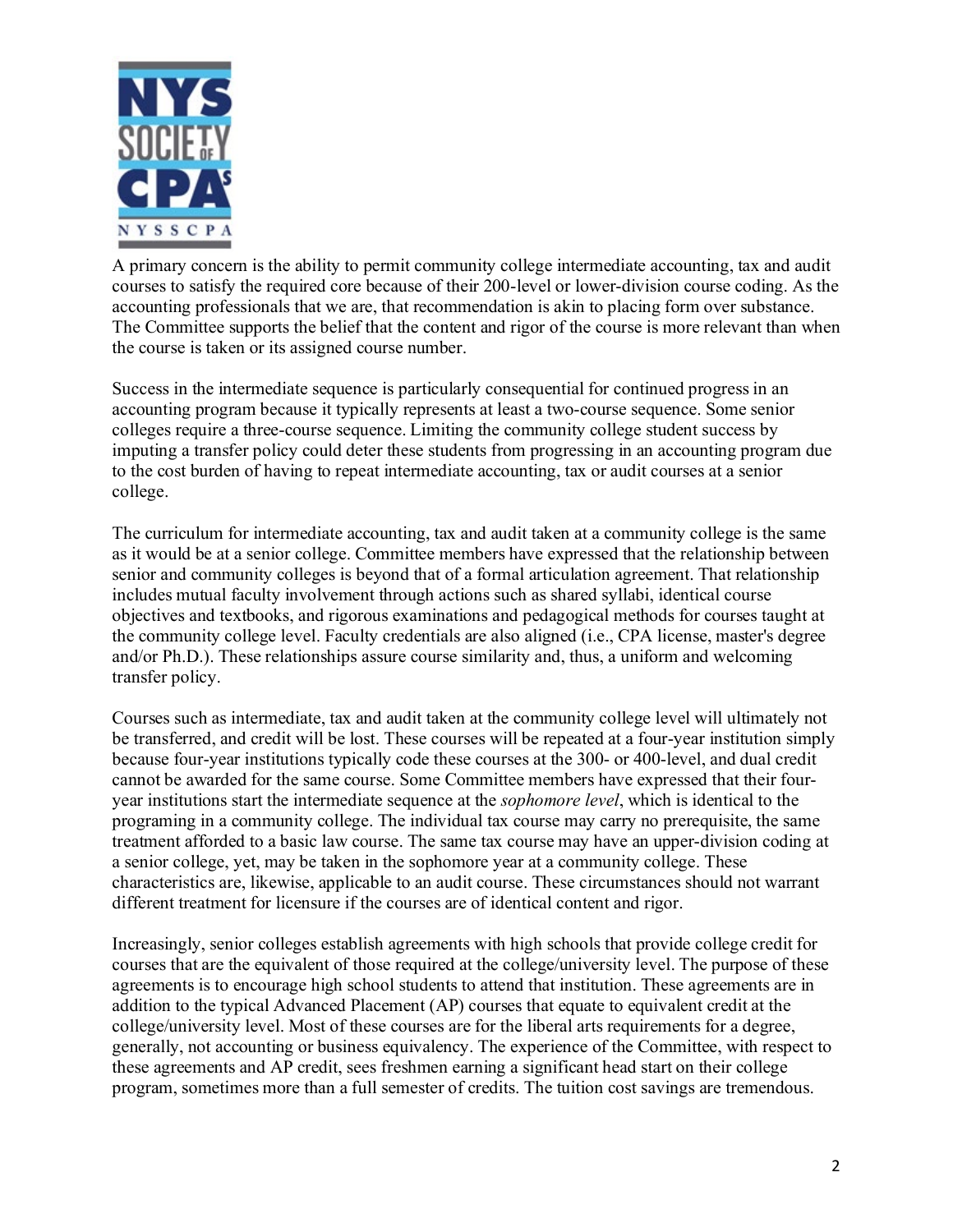

The AP advantage may result in students *starting their accounting major as freshmen*; intermediateand advanced-level courses may be taken earlier than typical senior college programming. *An early start to the major at a senior college parallels the community college program experience*. Should AP students be denied upper-division credit because the course was taken earlier in their accounting education? Should a community college student be afforded different treatment than an AP student who took the same course early in his, her or their academic career at a senior college? The Committee strongly believes that AP and community college students should not be deterred from an accounting program or the CPA pipeline but, rather, should be supported because they have demonstrated success and/or an early commitment to pursue the major and the profession.

Requiring upper-division financial accounting beyond intermediate accounting for CPA candidates who are not pursuing the BAR discipline, as an example, is costly for candidates. The current recommendation may require candidates to utilize accounting electives for courses taken at the lower division.<sup>1</sup> That result limits the use of electives as preparation for the Evolution disciplines. The situation can also be applied to the AIS, tax or audit upper-division requirements.

When the Committee met with Carl Mayes, AICPA Associate Director of CPA Quality and Evolution, we were informed that each discipline's content knowledge represents approximately 3-4 courses in that discipline. Although candidates may choose to enroll in a specialized master's degree (i.e., M.S. in Taxation), a specialized degree is not necessary to acquire the CPA exam content knowledge. Specifying upper/lower-division courses for the required core will restrict candidate choice by forcing prerequisites and accounting electives to count toward the remaining 18 credits. The result increases the cost of education necessary to attain CPA exam content knowledge for a discipline.

### **Community College Impact on the Pipeline**

Community colleges serve a tremendous role in serving students of diverse backgrounds, and thus, have significant diversity, equity and inclusion (DEI) implications for the CPA pipeline.<sup>2</sup> Moreover, community college enrollment is already experiencing significant declines since the availability of NYS Excelsior scholarships. These enrollment declines are further exacerbated by the overall decline in accounting majors since the implementation of the 150-credit-hour requirement for CPA licensure.

<span id="page-2-0"></span><sup>&</sup>lt;sup>1</sup> The recommendations currently approved indicate that of the 33 required accounting credits, 18 credits are upper-division, 12 of which are required core taken at the upper division. Therefore, 6 credits in upper division remain for non-core prerequisites or electives. Of the 15 remaining required accounting credits, 3 credits are required core that may be taken at the lower division (cost/managerial accounting). Therefore, 12 credits remain for non-core prerequisites or electives. In summary, 18 credits in noncore prerequisites or free electives remain, of which 6 credits must be taken at the upper-division level. Any excess accounting credits beyond the 33-credit requirement may be applied to the 36 credits required in business content, identified on page 66 of the October 20, 2021 Public Package. No distinction for the lower- or upper-division levels is specified for business content.

<span id="page-2-1"></span><sup>2</sup> Se[e https://www.suny.edu/about/fast-facts/](https://www.suny.edu/about/fast-facts/)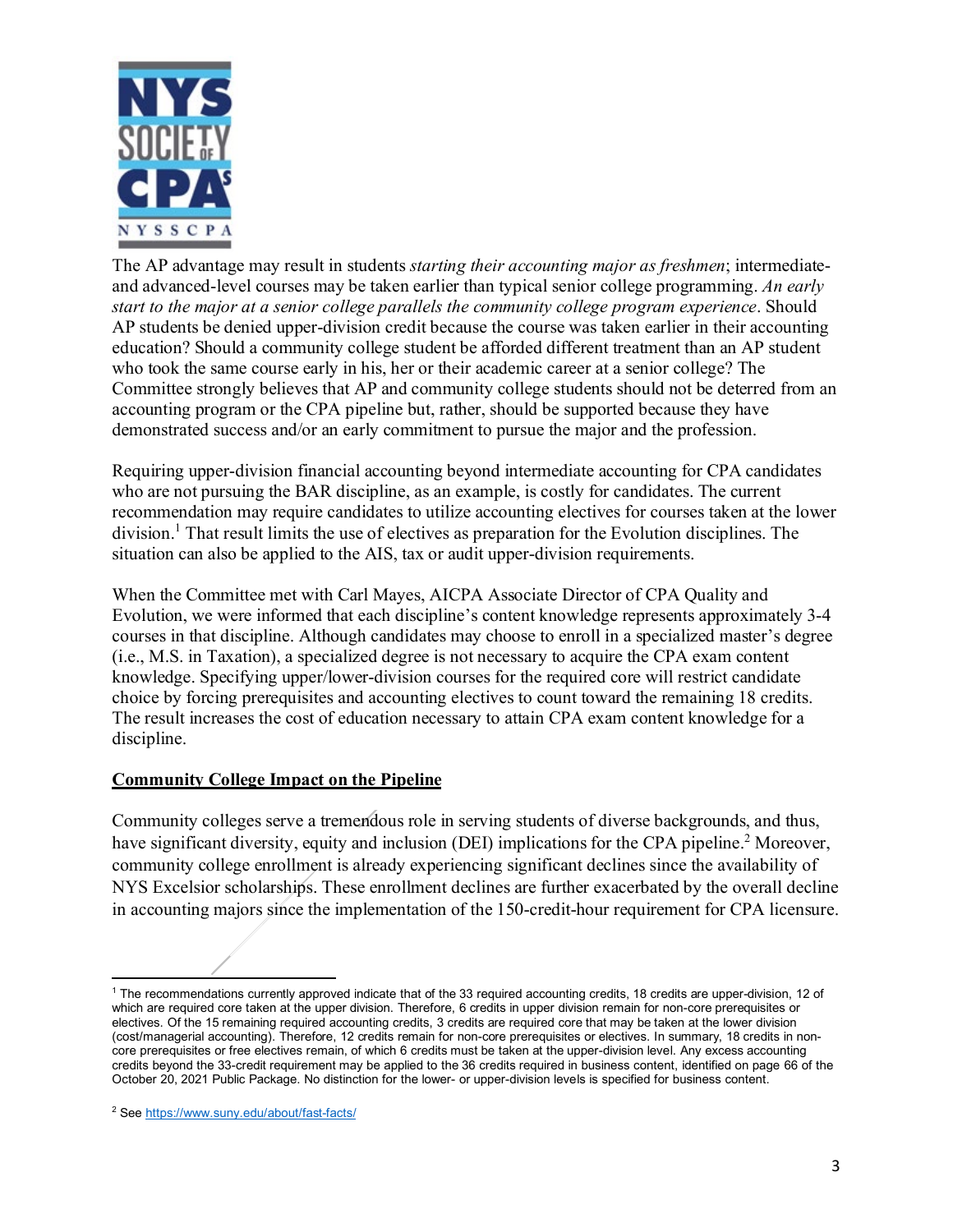

New York state has made significant investments in the community college system for more than 60 years. The proposed regulations will reduce the efficacy of the community colleges system as a conduit for CPA candidates from local and disadvantaged communities. Under the proposed recommendations, community colleges will be left to offer only introductory courses. Transfer A.S. (associate of science) accounting programs will be rendered irrelevant, and students will have no choice but to enroll at four-year schools that are less accessible, farther away from home, and more expensive.

With the currently proposed education recommendations, the likely outcome for community colleges would be offering only a generic business program. Community college students will be far less exposed to the profession, which will hinder the recruiting efforts of accounting firms. The firms are counting on community colleges having distinct accounting programs, not just to ensure a diverse pipeline, but to ensure that there is a sufficient pipeline of new entrants to the profession.

The profession has accelerated their hiring from community college programs to fill their ranks to make up for diminished accounting enrollments at senior colleges. These hiring strategies are in addition to recent trends in hiring outside the accounting discipline. Having the flexibility to transfer lower-division community college courses encourages community college student hires to continue their education to fulfill CPA education requirements, especially if a firm funds that education.<sup>[3](#page-3-0)</sup>

The NYSBPA is very much aware of other jurisdictions' education requirements for licensure. In our review of these requirements, it is the exception that differentiates between lower- and upper-division courses. Many jurisdictions specify courses in credits with no distinction as to the level of courses in a 150-credit program. Some jurisdictions (i.e., Connecticut<sup>[4](#page-3-1)</sup>) explicitly state that community college courses meet education requirements.

We respectively request that the NYSPBA reconsider the recommendation that differentiates between lower- and upper-division courses for the required core and, in its place, adopt the following recommendation for education regulations.

# *We Recommend:*

*1. Accept community college courses into the licensure program if that community college course is accepted for equivalent credit by a four-year institution.*

# **Evolution and Survival of the Accounting Unit**

The Committee is very concerned about the future of the separate accounting unit and its ability to deliver the Evolution curriculum for licensure. Without flexibility in satisfying the 33 required

<sup>&</sup>lt;sup>3</sup> Se[e Deloitte will pay for students to finish their bachelor's at, for at least two years.](https://workshift.opencampusmedia.org/deloitte-will-pay-for-students-to-finish-their-bachelors-at-asu-or-northeastern/#:%7E:text=Corporate%20Partnerships-,Deloitte%20will%20pay%20for%20students%20to%20finish%20their%20bachelor)

<span id="page-3-1"></span><span id="page-3-0"></span><sup>4</sup> See https://portal.ct.gov/DCP/License-Services-Division/License-Division/CPA-Educational-Requirements